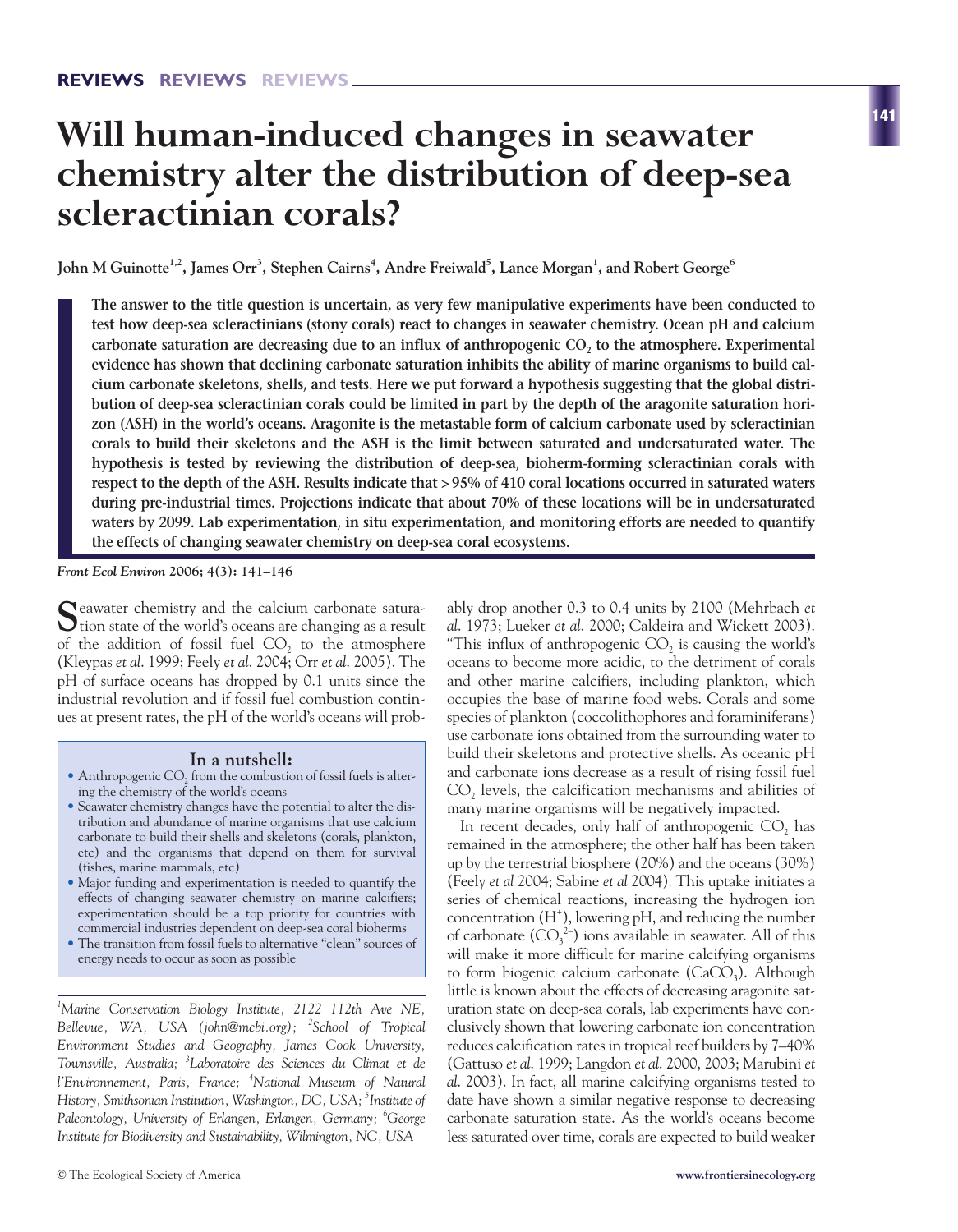**142**



skeletons (a process similar to osteoporosis in humans) and/or experience slower growth rates (Buddemeier and Smith 1999; Gattuso *et al*. 1999; Kleypas *et al*. 1999; Guinotte *et al*. 2003). Both processes will make it more difficult for corals to withstand erosion and to retain a competitive advantage over other marine organisms.

#### **E** Seawater chemistry: the movement of the **aragonite saturation horizon (ASH)**

Orr *et al*. (2005) calculated future changes in carbonate saturation state (aragonite and calcite) for the world's oceans and found that decreasing carbonate saturation state will not be limited to surface waters, but will occur in the deep sea as well. Orr's aragonite saturation horizon (ASH; the limit between saturation and undersaturation) projections were based on the Intergovernmental Panel on Climate Change (IPCC) IS92a scenario (788 ppmv in the year 2100). The IS92a scenario is generally regarded as the "business-as-usual" scenario, where nations do very little to curb emissions. These projections were incorporated in a geographic information system (GIS) with approximately 410 records of deep-sea bioherm-forming corals (*Lophelia pertusa, Madrepora oculata, Goniocorella dumosa, Oculina varicosa, Enallopsammia profunda, Solenosmilia variabilis*) provided by Andre Freiwald (Freiwald *et al*. 2004; Figure 1). Bioherm is defined as an ancient organic reef of moundlike form built by a variety of marine invertebrates, including corals, echinoderms, gastropods, mollusks, and others

(Encyclopedia Britannica 2006). Cairns' (in press) diversity contours for 706 species of azooxanthellate scleractinian corals were overlayed on ASH projections to highlight the relationship between coral diversity and ASH depth.

The projections clearly show the ASH moving shallower over time as atmospheric  $CO<sub>2</sub>$  concentrations increase. Aragonite projections were used because aragonite is the calcium carbonate mineral form deposited by scleractinian corals to build their skeletons. Calcite, the less soluble form of CaCO<sub>3</sub> used by octocorals (soft corals) and other marine organisms, is not included in this study. It should be noted that the sclerites of octocorals are calcitic, but the axes may be composed of calcite, aragonite, or amorphous carbonate hydroxylapatite (Bayer and Macintyre 2001). The saturation depth for calcite is considerably greater than for aragonite because calcite is less soluble than aragonite in seawater. However, calcitic marine organisms will not be immune from saturation changes in the oceans because the depth of the calcite saturation horizon is also moving progressively shallower over time.

Based on 410 known locations of deep-sea, biohermforming corals obtained from Freiwald *et al*. (2004) and and the estimated pre-industrial (year 1765) ASH depth, > 95% of the coral locations were found in areas that were supersaturated (omega > 1) in terms of aragonite (Figure 2). The mean omega value for all coral locations in preindustrial times was 1.98 (supersaturated). By 2099, only 30% of coral locations remain in supersaturated waters, the vast majority of which are located in the North Atlantic,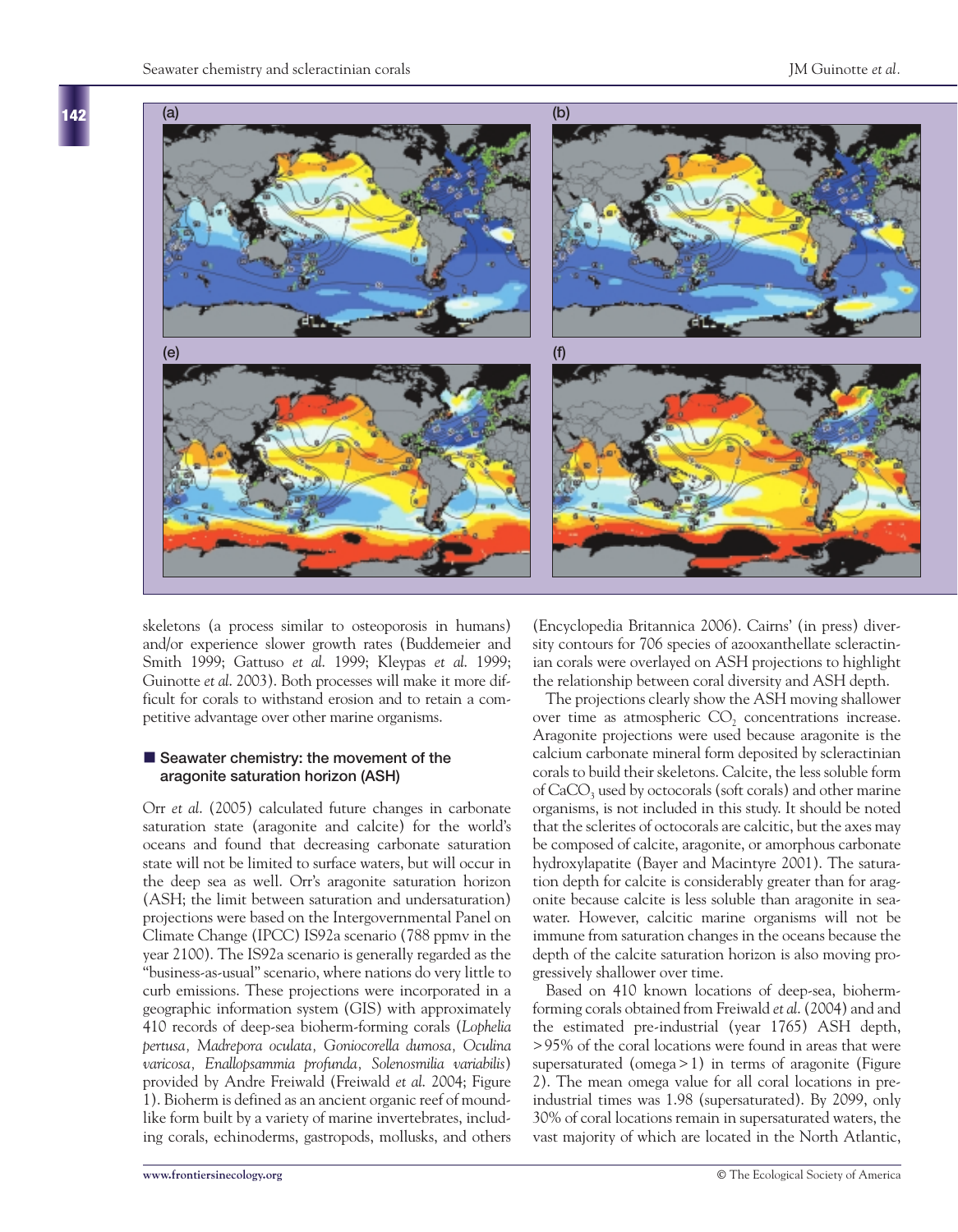



*Figure 1. Depth of the aragonite saturation horizon (ASH), locations of deep-sea bioherm-forming corals, and diversity contours for 706 species of azooxanthellate corals. (a) Projected ASH depth for year 1765; pCO2=278 ppmv. (b) Estimated ASH depth for year 1995; pCO2=365 ppmv. (c) Projected ASH depth for year 2020; pCO<sub>2</sub>=440 ppmv. (d) Projected ASH depth for year 2040; pCO<sub>2</sub>=513 ppmv. (e) Projected ASH depth for year 2060; pCO2=594 ppmv. (f) Projected ASH depth for year 2080; pCO2=684 ppmv. (g) Projected ASH depth for year 2099; pCO2=788 ppmv. Green triangles are locations of the six deep-sea bioherm-forming coral species. Black areas appearing in the Southern Ocean in figures 1e–g and the North Pacific in Figure 1g indicate areas where ASH depth has reached the surface. Numerals not falling on diversity contours indicate number of azooxanthellate coral species.*

where the ASH remains relatively deep. Mean omega values for all coral locations in 2099 is 0.99 (undersaturated). Lab experiments performed on hermatypic, shallow-water corals in supersaturated waters have shown that relatively modest reductions in aragonite saturation state can cause substantial decreases in calcification (Langdon *et al*. 2003; Langdon and Atkinson 2005). If future experiments show the same is true for deep-sea, bioherm-forming corals, then calcification rates may decrease well before corals become undersaturated with respect to aragonite.

#### $\blacksquare$  Deep-sea coral distributions in the Atlantic and **Pacific**

Deep-sea scleractinian corals are found in all ocean basins. Figure 1 shows that the center of species diversity for azooxanthellate corals are the waters surrounding the Philippines (~ 160 species), followed by New Caledonia (~ 140 species), and the Caribbean Sea (~ 80 species) (Cairns in press). The majority of deep-sea, bioherm-forming scleractinians have been discovered in the North Atlantic, which is probably a function of sampling bias, but may also be connected to the ASH depth. Extensive deep water surveys in the North Pacific (Aleutian and Hawaiian Islands; Baco pers comm; Stone pers comm) have not documented deep-sea scleractinian bioherms like those found in the North Atlantic, although some records of small pieces exist from collections (Rogers 1999). One possible reason for their absence in the North Pacific might be the shallow depth of the ASH throughout much of the region.

The ASH in the North Atlantic is very deep (> 2000 m) and many of the deep-sea scleractinians found in these waters are bioherm-forming, robust, and cover areas several kilometers in size. The *Lophelia pertusa* bioherms off the coasts of Norway and Sweden are prime examples of such corals; they cover large areas and occur at relatively shallow depths (Fosså *et al*. 2002). Deep-sea scleractinian accretion in the North Atlantic produces structures several meters in height, due to the corals' ability to grow on top of the dead skeletons (coral rubble) of their predecessors. Bioherm accretion in the deep sea is a slow process; the age of North Atlantic corals vary, but recent estimates indicate they are less than 10 000 years old (Schröder-Ritzrau *et al*. 2005).

North Pacific deep-sea coral ecosystems are quite unlike those found in the North Atlantic. Present-day ASH depth in the North Pacific is relatively shallow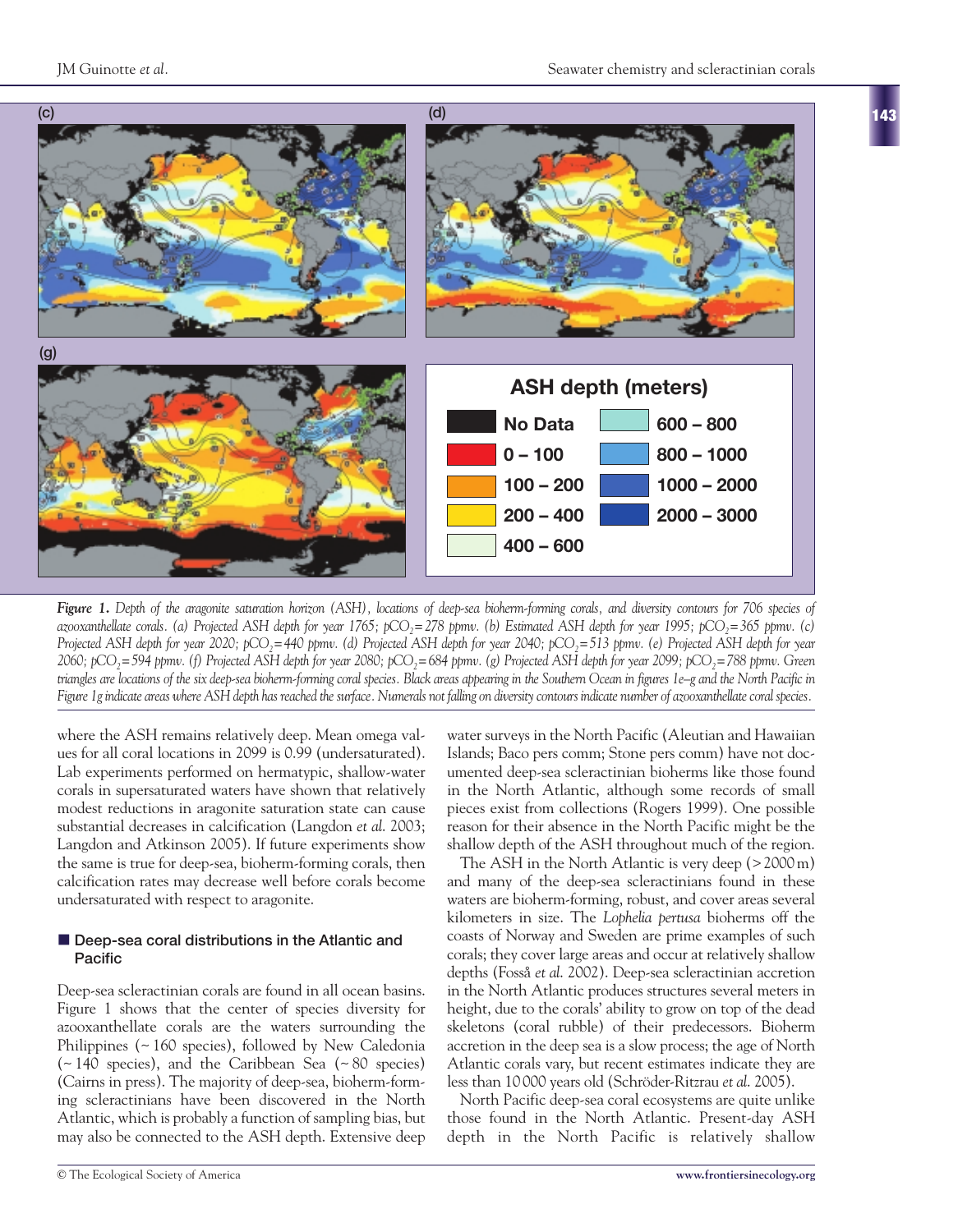

*Figure 2. Projected ASH values for deep-sea coral locations in pre-industrial times (year 1765; black dots) and in the year 2099 (red dots). ASH (saturation boundary) is omega = 1; n = 410.*

(50–600 m) and scleractinian corals found there do not form bioherms. North Pacific scleractinians tend to be found in solitary colonies and the region is dominated by octocorals (soft corals, stoloniferans, sea fans, gorgonians, sea pens) and stylasterids. Octocorals and a small percentage (about 10%) of stylasterid species use calcite to build their spicules and skeletons (Carins and Macintyre 1992). Cairns and Macintyre (1992) studied 71 stylasterid species, seven of which were from the temperate North Pacific. Remarkably, six of the seven species had calcitic skeletons (the less soluble polymorph), even though calcite is rare among the stylasterids. These calcitic stylasterids were found in abundance at depths of 50–500 m. The Aleutian Islands, a region where the approximate depth of the ASH is < 150 m, is one example of an area dominated by octocorals, stylasterids, and sponges.

The depth at which many azooxanthellate corals are found in the waters surrounding the Galápagos Islands lends further credence to the hypothesized ASH–scleractinian relationship. Figure 1 shows global diversity contours for 706 species of azooxanthellate corals, regardless of depth. Across all ocean basins, 91 of the 706 species (13%) occur exclusively in shallow water (0–50 m). However, 19 of the 42 species (45%) found in the waters off the Galápagos Islands are found in less than 50 m of water. This is interesting, given the fact that present-day ASH depth in the waters surrounding the Galapágos is quite shallow (< 300 m) due to upwelling.

Stony corals in the North Pacific are found in close proximity to, or at slightly shallower depths than, the ASH, suggesting that corals may be surviving in a marginal aragonite saturation state environment. Coral rubble fields are nonexistent in the North Pacific, where aragonite dissolution rates in the upper 1000 m are twice as high as the dissolution rates of the North Atlantic (Feely *et al*. 2004). The shallow depth of the ASH and the high dissolution rates in North Pacific waters could work synergistically to make bioherm accretion unlikely, if not impossible. Corals may have biophysical mechanisms which allow them to survive in close proximity to the ASH, but not to flourish and form accumulated structures such as those found in the North Atlantic, where the ASH is much deeper and dissolution rates are low.

The North Atlantic is not the only region where deep-sea scleractinians form bioherms. Such structures are also found in several ocean basins, where the ASH is deep and dissolution rates are low (eg the South Pacific and South Atlantic). Scleractinians are not known to form deep bioherms in the North Pacific or northern Indian Ocean, where the ASH is shallow and dissolution rates are high. A strong qualitative correlation exists between areas of low azooxanthellate coral diversity and areas where the presentday ASH is relatively shallow (Figure 1b). These areas include the temperate North Pacific, off the west coast of South America, the northern Indian Ocean, and off the southwest coast of Africa.

The exception to the low scleractinian diversity–shallow ASH relationship is the Southern Ocean, where scleractinian diversity is low (< 10 species) and the present-day ASH depth is relatively deep (> 800 m) for much of the region. Low species diversity in the Southern Ocean is not due to lack of exploration in the region and it is generally accepted that the taxonomy of Antarctic scleractinians is fairly well known (Cairns pers comm). The reason(s) for this exception are not known, but possibilities include past and present barriers to coral recruitment and/or the extent of sea ice throughout geologic history.

# - **Food availability**

There is warranted concern that changing seawater chemistry could have an indirect, detrimental effect on deep-sea corals, by limiting the amount of food and nutrients available to deep-sea coral ecosystems. Very little information exists on the food sources of these organisms, but it is probable that they depend on suspended organic matter and zooplankton for nourishment (Kiriakoulakis *et al*. 2005). Since corals are sessile filter feeders, they can obtain nourishment either from organic matter falling from the surface or via currents that bring organic matter and zooplankton to the coral. Deep-sea corals are found in waters that have above-average surface primary productivity, indicating that food falling from the surface is important to their survival (Figures 3 and 4). There is also a strong correlation between chlorophyll-a concentration and particulate organic carbon (POC) in the world's oceans (Legendre and Michaud 1999; Gardner unpublished).

Many species of plankton (eg coccolithophores and foraminiferans) and pteropods (small gastropod mollusks), which form the base of marine food webs, use carbonate ions to build their  $CaCO<sub>3</sub>$  shells/tests and are sensitive to the seawater chemistry changes previously noted (Riebesell *et al*. 2000; Riebesell 2004; Orr *et al*. 2005). If changing seawater chemistry causes a reduction in phytoplankton and zooplankton production in surface waters, the feedback to deep-sea coral ecosystems will probably be negative, as deep-sea corals may not be able to attain their nutritional requirements.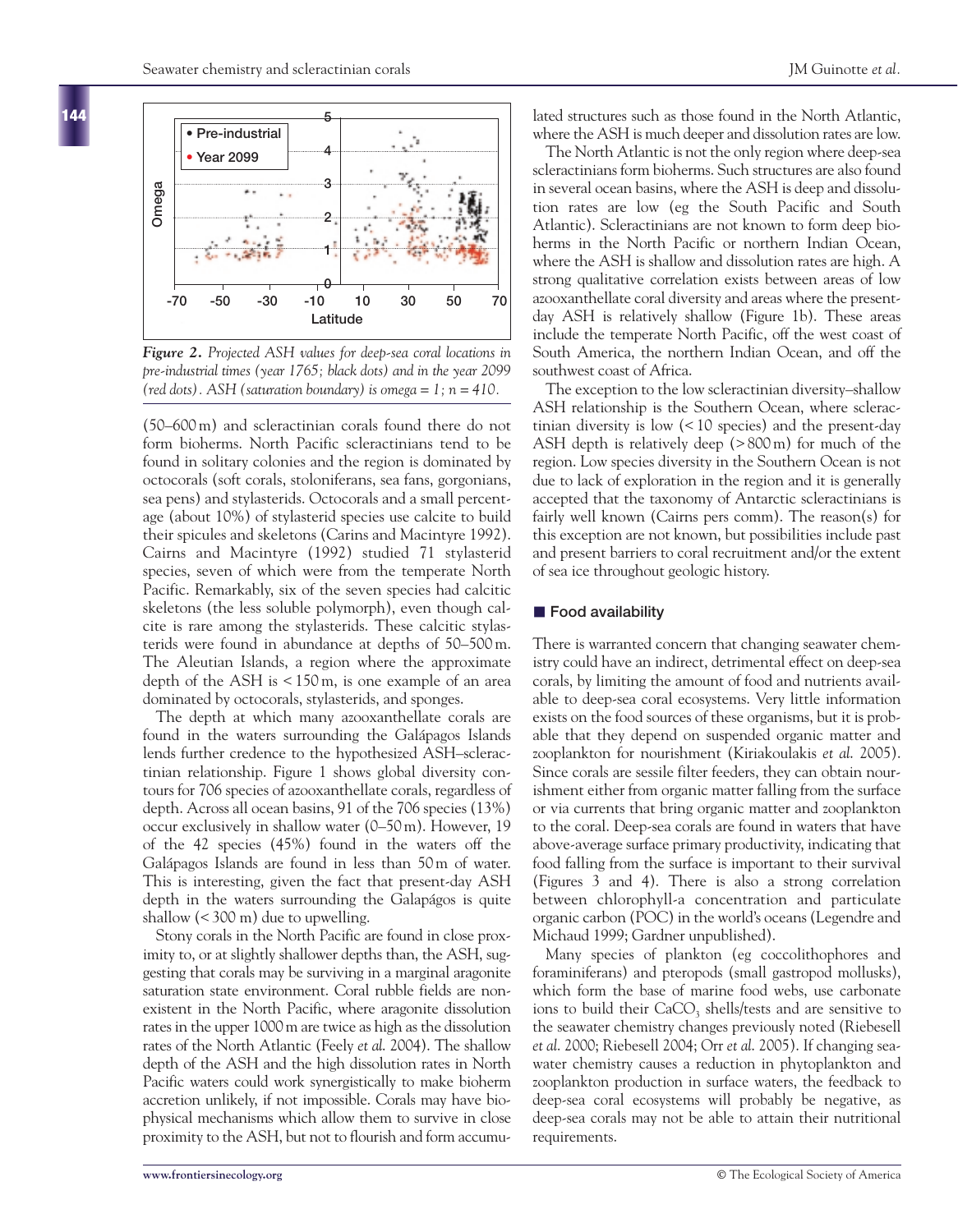

*Figure 3. Coral locations and global average chlorophyll-a concentration for the years 1997–2000. Red dots represent 1565 locations of the six deep-sea bioherm-forming coral species. Note: legend values for chlorophyll-a concentration range from 0–255; Data used was converted from mg/m3 to a color unit scale, with 0 indicating no chlorophyll and 255 the highest chlorophyll concentration found in the oceans for this time period. Figures in parentheses indicate the percentage of total coral records within each concentration range. (Source: SeaWiFS Project, NASA/Goddard Space Flight Center.)*

# $\blacksquare$  Other factors

Changing seawater chemistry is not the only threat deep-sea corals face in the age of global climate change. These organisms have evolved in steady-state, cold, dark, nutrient-rich environments and it is possible that changes in temperature, salinity, or water motion may also have negative consequences. Model projections for these variables vary considerably, uncertainties are high, and the biological feedbacks to changes in these factors are poorly understood in terms of

their effects on deep-sea corals. Nevertheless, worrisome physical changes are taking place in the world's oceans. Global sea temperatures are rising in the deep-sea, due to increasing amounts of anthropogenic CO<sub>2</sub> in the atmosphere (Barnett *et al*. 2005). Rising sea temperatures will probably influence deep-sea coral calcification rates, physiology, and biochemistry, even though specific ranges and thresholds are not yet known.

Climate change is also altering the salinity of the world's oceans (Curry *et al*. 2003). Increased evaporation in tropical waters has led to more saline conditions at lower latitudes, whereas glacial ice melt in polar waters has produced less saline conditions at higher latitudes. Freshwater inputs to high latitude waters are expected to increase as global temperatures continue to rise and the influx of freshwater may slow down water circulation, reduce upwelling, and/or alter the trajectory of present-day current patterns (Curry *et al*. 2003). Since deep-sea corals are sessile organisms that depend on currents to bring them food, any change in the direction and/or velocity of currents could have a serious impact on their distribution.

# - **Summary**

The oceans are changing both chemically and physically as a result of the uptake of anthropogenic  $CO<sub>2</sub>$ . Shallow-water corals and other marine calcifiers react negatively when



*Figure 4. Chlorophyll-a concentration for 1565 locations of the six deep-sea bioherm-forming coral species plotted with latitude.*